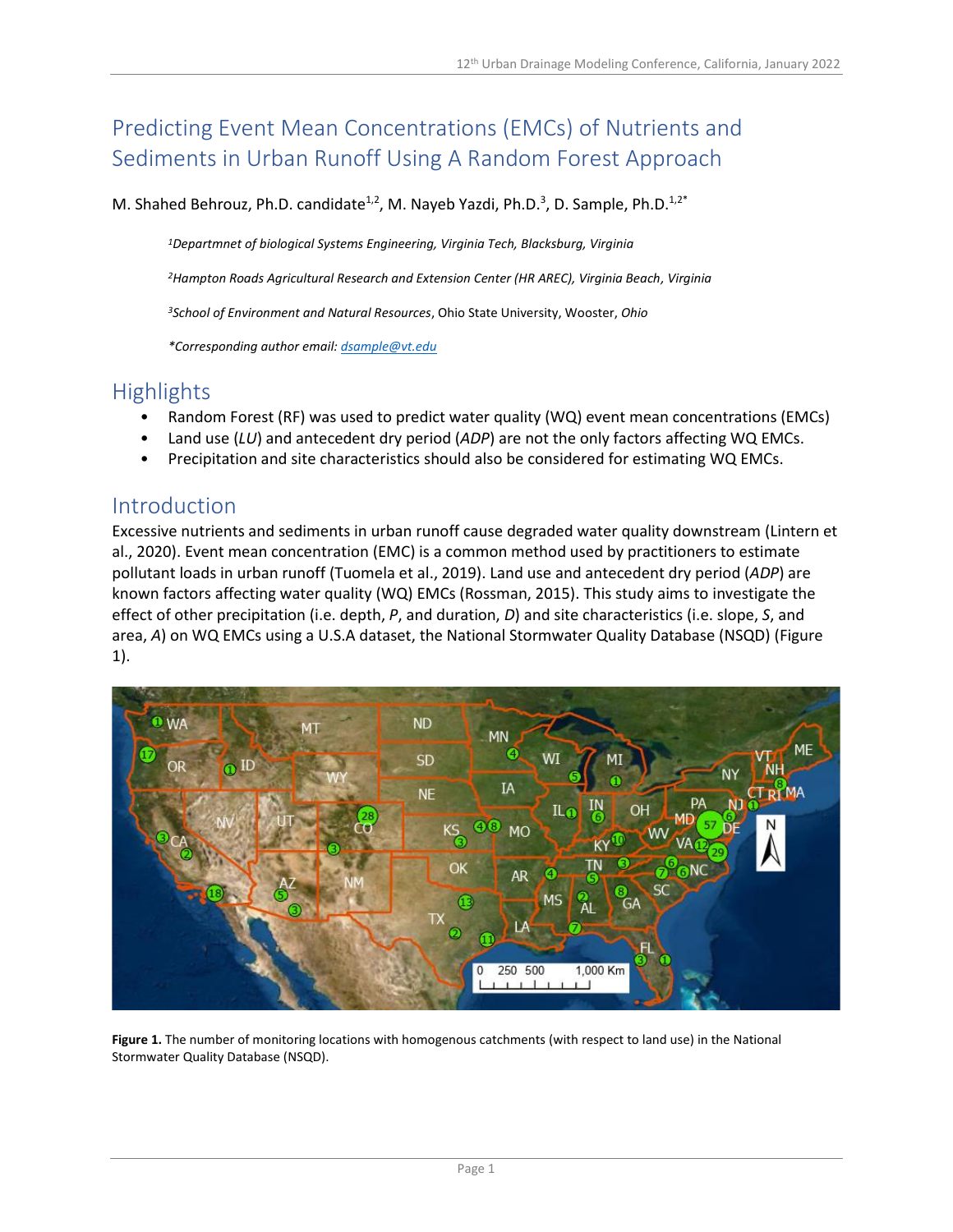# Methodology

#### **Dataset**

The NSQD stores monitoring results from over 5000 storm events, collected from approximately 300 urban catchments with homogenous land uses including: Commercial, Freeways, Industrial, Institutional, Open Space, and Residential. (Figure 1). Common WQ constituents included in NSQD are total nitrogen (TN), total phosphorous (TP), and total suspended solids (TSS) (Pitt et al., 2018).

#### **Random Forest (RF)**

Random Forest (RF) is a supervised machine learning approach based on ensemble learning. RF trains and constructs several decision trees in parallel with bootstrapped aggregation (Fang et al., 2021). In this study, RF was applied to over 5000 storm events related to aforementioned land uses across the U.S.A. using a free open-source package in R, 'randomForest' (RColorBrewer and Liaw, 2018). The dataset was split randomly into training (80%) and testing periods (20%). The parameters of the RF models were held constant during the training and testing periods.

#### **Scenarios and model evaluation criteria**

Nine parameters were selected to represent precipitation and site characteristics including *P*, *D*, *ADP*, intensity (*I*), imperviousness (*Imp*), saturated hydraulic conductivity (*Ksat*), available water capacity (*AWC*), (*S*), and (*A*). Five scenarios: M1-M5, each considering different combinations of nine selected parameters, were imported in RF models (Table 1). Each RF model was iterated 100 times, by randomly selecting 80% of data as training and remaining as testing, to better evaluate the performance of the RF models.

**Table 1.** Scenario names and selected parameters in each scenario.

| Scenario       | <b>Selected Parameters</b>                           |  |
|----------------|------------------------------------------------------|--|
| M1             | $ADP + III$                                          |  |
| M <sub>2</sub> | $ADP + III + P + D + I$                              |  |
| M3             | $ADP + LU + P + D + I + Imp$                         |  |
| M4             | $ADP + LU + P + D + I + Imp + K_{sat} + AWC$         |  |
| M5             | $ADP + LU + P + D + I + Imp + K_{sat} + AWC + S + A$ |  |

Nash-Sutcliffe efficiency (NSE) was selected to evaluate the performance of the RF models. NSE ranges from -∞ to 1, with 1 being the optimal value, and positive NSE being the acceptable performance of the RF models (Moriasi et al., 2015).

### Results and discussion

#### **Model performance**

The performance of the RF Models (NSE values) was approximately the same across all WQ EMCs: TN, TP, and TSS (Figure 2. a, b, c). In training period, median NSE values with M2-M5 as inputs, were above 0.7 for TN, TP, and TSS indicating excellent model fits (Figure 2.1). In testing period, median NSE values with M5 as input were 0.25, 0.25 and 0.2 for TN, TP, and TSS, respectively (Figure 2.2). All RF models have higher variability of testing NSE values (wider interquartile range) across 100 iterations relative to training NSE values (narrower interquartile range). This may be attributed to the large variances in the NSQD dataset since data have been gathered from 300 case studies conducted under different conditions, i.e. different anthropogenic activities (Fang et al., 2021).

#### **Key variables on WQ EMCs**

The findings in this study indicate considering *P, D,* and *I* (from M1 to M2) heavily improved median training NSE values for all WQ EMCs (median NSE improved from 0.05-0.21 to 0.65-0.72, Figure 2.1). For the testing periods, adding more parameters to the RF models (from M1 to M5) gradually improved